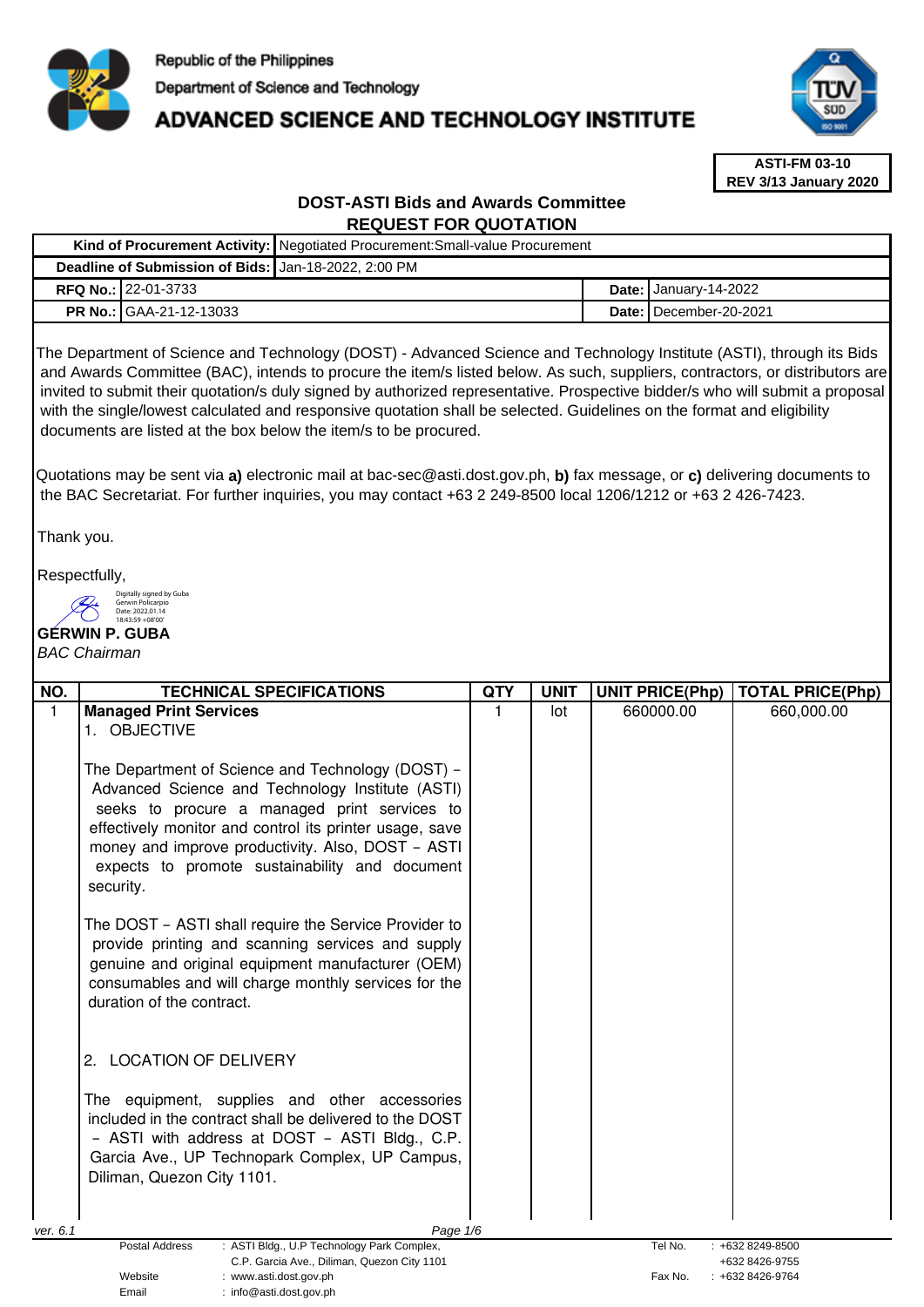# 3. QUALIFICATIONS OF THE SERVICE PROVIDER

3.1. Service Provider must be a reseller, dealer or distributor of the brand being offered for a period of at least five (5) years.

3.2. Service Provider must be an authorized Service Center of the brand being offered for the last five (5) years up to the present. A current and valid certification as to its being an Authorized Service Provider of the manufacturer shall be submitted as part of the technical component of its bid proposal. The said certification must be issued by the manufacturer directly in favor of the service provider participating in the bidding.

# 4. SCOPE OF SERVICES

The contract shall include the following:

4.1 Supply, delivery and installation of ten (10) units Laser Monochrome 2019 Model of Multifunction Devices and two (2) units Laser Color Multifunction Devices;

4.2 Assistance in the installation of printer to all staff desktops/laptops;

4.3 Supply, delivery and installation of genuine and OEM printing consumables (toners, drum kits, etc. and not refilled or refurbished);

4.4 Inclusive of at least 105,000 Mono A4 pages and at least 22,000 Color A4 pages;

4.5 Provide one (1) onsite service unit. Service unit shall be the same model as the Laser Monochrome Multifunction Devices;

4.6 Provide Service Engineer/Technician within 24 hours upon escalation of report;

4.7 Submit Monthly Summary of Printer Usage Report;

4.8 Software Administration Training as well as End-User's Training may be requested, if necessary. 4.9 Contract period from February to December 2022.

5. PROJECT REQUIREMENTS

5.1 Guaranteed Print Volume: Mono Pages: at least 105,000 Color Pages: at least 22,000

5.2 Technical Specifications

5.2.1 Nine (9) Units Laser Monochrome Multifunction Device (with fabricated table)

5.2.1.1 Copy/Print/Scan

5.2.1.2 Mono networkable

5.2.1.3 With a minimum speed of 43pm (ISO, A4)

5.2.1.4 First page out (A4, ready): As fast as 5.7 secs

5.2.1.5 Print resolution of up to 1200 x 1200

5.2.1.6 Max number of copies: Up to 999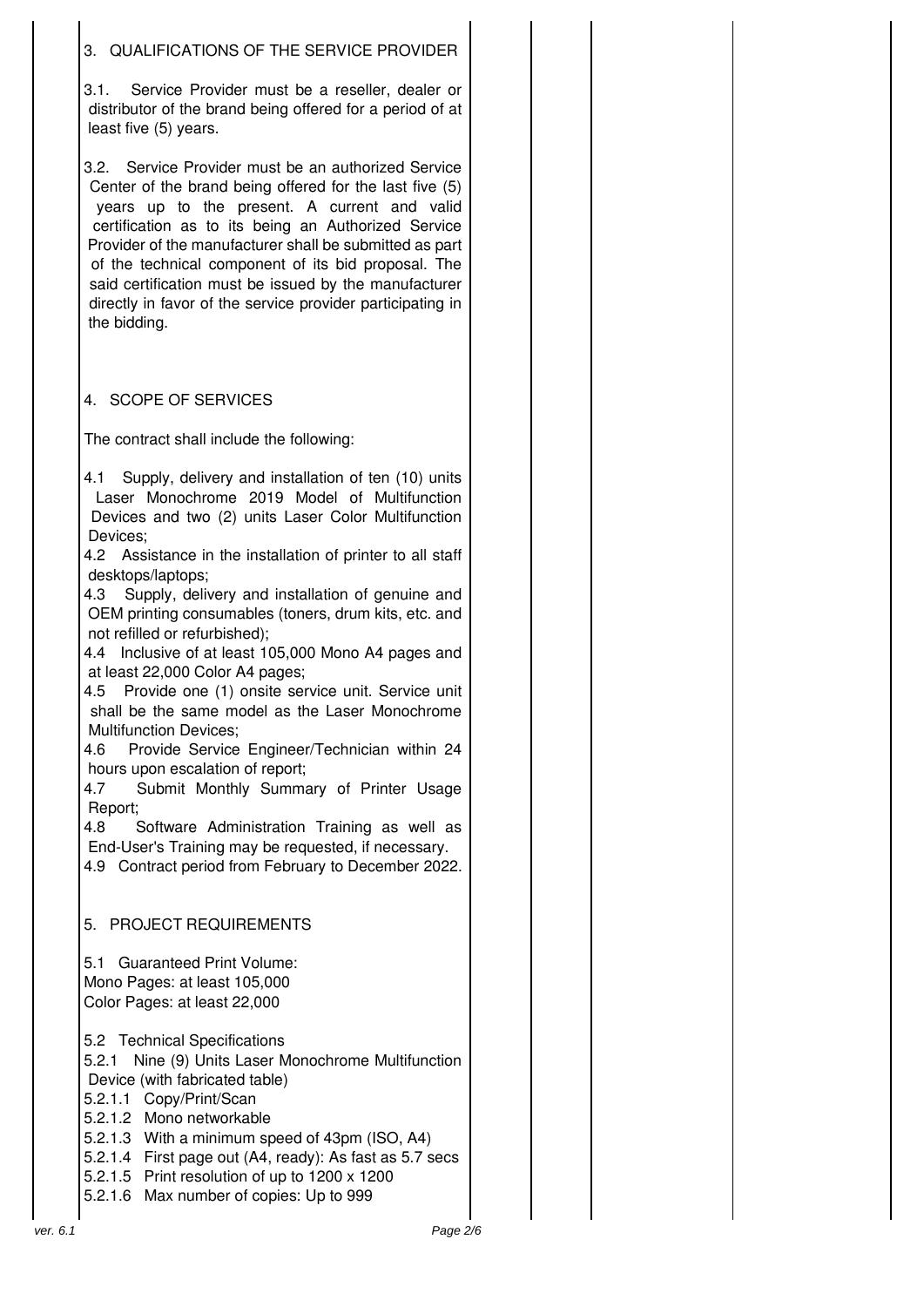5.2.1.7 Gigabit Ethernet 10/100/1000T Network 5.2.1.8 Memory: 1GB minimum 5.2.1.9 Processor Speed: No minimum 5.2.1.10 Paper Tray: Two (2) 500-sheet input tray (at least) and One (1) 100-sheet multi-purpose bypass tray 5.2.1.11 Monthly Duty Cycle (A4): Up to 150,000 pages 5.2.1.12 A least 8.0" Touchscreen Control Panel or LCD Panel 5.2.1.13 Production Model: 2019 or later 5.2.2 One (1) unit Laser Monochrome Multifunction Device (with fabricated table) 5.2.2.1 Copy/Print/Scan 5.2.2.2 Mono networkable 5.2.2.3 With a minimum speed of 43pm (ISO, A4) 5.2.2.4 First page out (A4, ready): As fast as 5.7 secs 5.2.2.5 Print resolution of up to 1200 x 1200 5.2.2.6 Max number of copies: Up to 999 5.2.2.7 Gigabit Ethernet 10/100/1000T Network 5.2.2.8 Memory: 1GB minimum 5.2.2.9 Processor Speed: No minimum 5.2.2.10 Paper Tray: Two (2) 500-sheet input tray (at least) and One (1) 100-sheet multi-purpose bypass tray 5.2.2.11 Monthly Duty Cycle (A4): Up to 150,000 pages 5.2.2.12 At least 8.0" Touchscreen Control Panel or LCD Panel 5.2.2.13 Supports Optical Character Recognition (OCR). Said feature may be built-in to the printer in a separate bundled software. 5.2.2.14 Production Model: 2019 or later 5.2.3 Two (2) units Laser Color Multifunction Device (may be requested, if necessary) 5.2.3.1 Copy/Print/Scan 5.2.3.2 Color networkable 5.2.3.3 Paper Size: Up to A3 size 5.2.3.4 With a Minimum Speed of 40ppm (A4) 5.2.3.5 First page out (A4, ready): As fast as 12 secs (Black and Color, A4) 5.2.3.6 Print resolution of up to 1200 x 1200 5.2.3.7 Scan speed of up to at least 65 ppm (Black and Color) 5.2.3.8 Max number of copies: Up to 999 5.2.3.9 Gigabit Ethernet 10/100/1000T Network 5.2.3.10 Internal Memory: At least 2.5GB 5.2.3.11 Processor Speed: No minimum 5.2.3.12 Monthly Duty Cycle (A4): Up to 200,000 pages 5.2.3.13 Paper Tray: Two (2) 500-sheet input tray (at least) and One (1) 100-sheet multipurpose bypass tray 5.2.3.14 At least 8.0" Touchscreen Control Panel or LCD Panel 5.2.3.15 Supports Optical Character Recognition (OCR). Said feature may be built-in to the printer in a separate bundled software. 5.2.3.16 Production Model: 2017 or later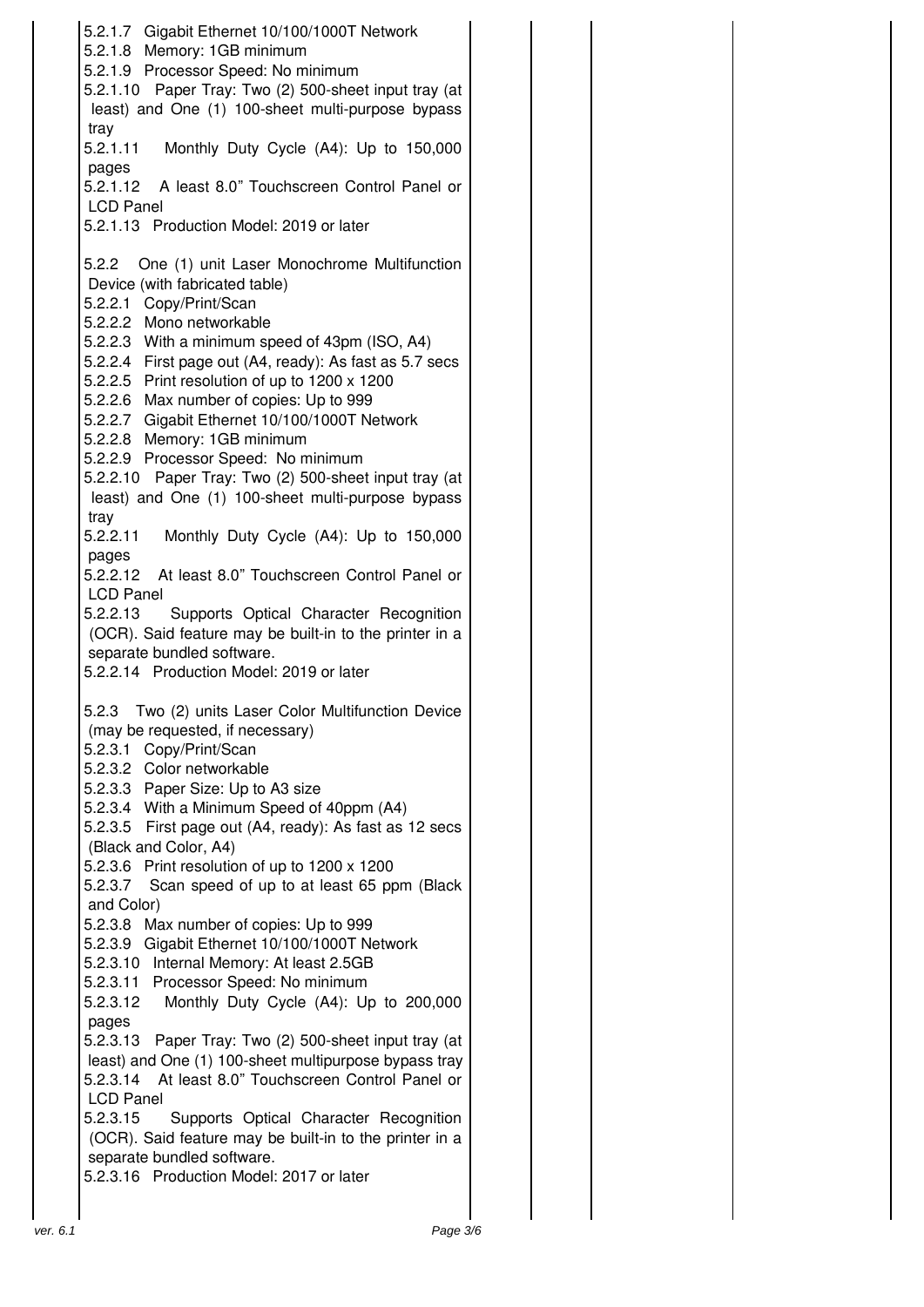# 6. OTHER REQUIREMENTS

## 6.1 Installation

6.1.1 Deliver and install the hardware in each office indicated in the distribution list (see "Annex A").

6.1.2 Supply of genuine and OEM printing supplies (toners, drum kits, not refilled or refurbished) installed on each machine upon delivery of the printers.

6.1.3 Complete the delivery, installation and configuration within forty-five (45) calendar days from the receipt of the Notice to Proceed. Otherwise, the

Service Provider shall pay the corresponding penalties/liquidated damages in the amount of one tenth of one percent (1/10 of 1%) of the total contract price for every calendar day of delay.

## 6.2 Testing and Inspection

6.2.1 The Service Provider shall notify DOST – ASTI prior to the required inspection/testing of the managed print services.

6.2.2 The acceptance test procedure shall be in accordance with the following:

6.2.2.1 The acceptance testing will be undertaken for a period of 1-3 calendar days.

6.2.2.2 No offline printer/s with errors during the test period.

6.2.2.3 One (1) print test page and scanned document on each Multi-Function Printer (MFP).

Start of the service provider's billing shall be based on the certification to be issued by Property and Supply Section.

During the testing period, the Service Provider shall not be held liable for performance degradation/interruptions that are beyond its control such as power outages, fluctuations or failure or malfunction of DOST – ASTI's own network equipment.

## 6.3 Implementation

6.3.1 Managed Print Services shall commence only from February 2022 or within 30 days upon issuance of Notice to Proceed, whichever comes later.

6.3.2 The Service Provider shall be able to provide Customer Service Support within four (4) working hours upon receipt of report; and

6.3.3 Provide an escalation list and procedure in reporting fault and outages.

6.4 Training

6.4.1 Software Administration Training as well as End-User's Training may be requested, if necessary.

6.4.2 All trainings must be conducted within 20 working days from the acceptance of delivery and installation of hardware.

6.4.3 All training expenses shall be for the account of the Service Provider.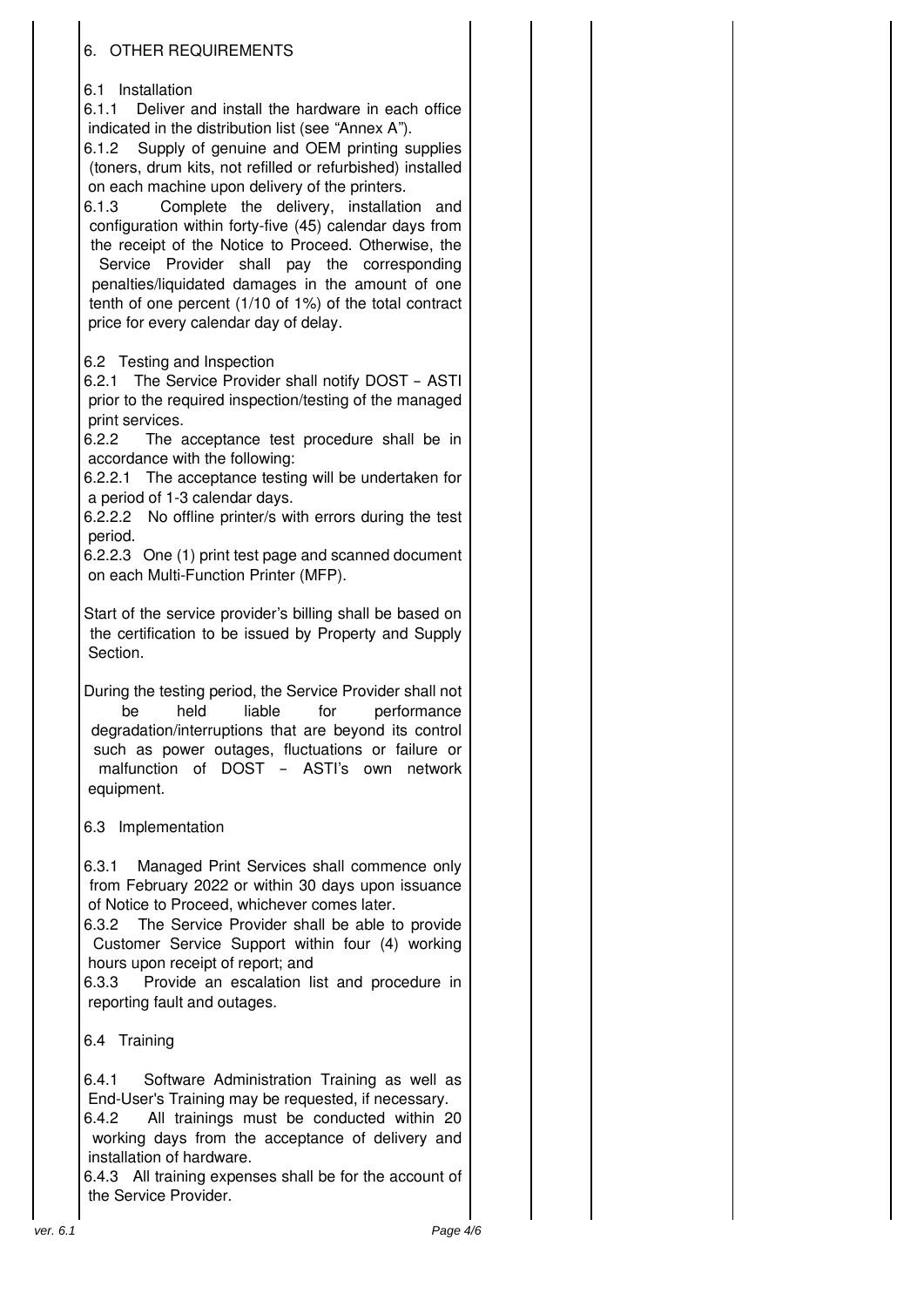|    | 6.5 Other Documentary Requirements                                                                     |  |                |
|----|--------------------------------------------------------------------------------------------------------|--|----------------|
|    | Certificate<br>6.5.1<br>from<br>the<br>local                                                           |  |                |
|    | distributor/manufacturer indicating that the bidder is                                                 |  |                |
|    | authorized reseller/dealer of the brand;                                                               |  |                |
|    | 6.5.2<br>Certificate<br>the<br>from<br>local                                                           |  |                |
|    | distributor/manufacturer indicating that the bidder will                                               |  |                |
|    | provide genuine parts and toners.                                                                      |  |                |
|    | 6.5.3<br>Certificate<br>from<br>the<br>local                                                           |  |                |
|    | distributor/manufacturer indicating that the bidder is an<br>Authorized Service Provider of the brand. |  |                |
|    | 6.5.4<br>Certificate<br>from<br>the<br>local                                                           |  |                |
|    | distributor/manufacturer indicating that the bidder is an                                              |  |                |
|    | Authorized Service Provider to print/copy management                                                   |  |                |
|    | software for device and accounts and transaction                                                       |  |                |
|    | monitoring and reporting.                                                                              |  |                |
|    |                                                                                                        |  |                |
|    |                                                                                                        |  |                |
| 7. | DUTIES AND RESPONSIBILITIES OF DOST -<br><b>ASTI</b>                                                   |  |                |
|    |                                                                                                        |  |                |
|    | 7.1. Provide server hardware where the print server                                                    |  |                |
|    | will be used according to service provider's server                                                    |  |                |
|    | specifications; and                                                                                    |  |                |
|    | 7.2. Responsible for the safe custody and use of the                                                   |  |                |
|    | equipment installed by the Service Provider.                                                           |  |                |
|    |                                                                                                        |  |                |
|    | 8. TERMS OF PAYMENT                                                                                    |  |                |
|    |                                                                                                        |  |                |
|    | Payment shall be made on a monthly basis for twelve                                                    |  |                |
|    | (12) months subject to submission of billing statement                                                 |  |                |
|    | and other supporting documents by the Service                                                          |  |                |
|    | Provider. Services shall only be billed based on the                                                   |  |                |
|    | actual services received by DOST - ASTI, hence, may                                                    |  |                |
|    | be computed by a fraction of a month.                                                                  |  |                |
|    | 9. DELIVERY SCHEDULE                                                                                   |  |                |
|    |                                                                                                        |  |                |
|    | Delivery shall be on February 2022 or within thirty (30)                                               |  |                |
|    | calendar days upon issuance of Notice to Proceed                                                       |  |                |
|    | (NTP), whichever comes later.                                                                          |  |                |
|    | 10. NOTES                                                                                              |  |                |
|    | 10.1.<br>Any other term, condition or provision not                                                    |  |                |
|    | stipulated in this document will be covered by a                                                       |  |                |
|    | separate agreement as proposed and agreed upon by                                                      |  |                |
|    | DOST-ASTI and the Contractor.                                                                          |  |                |
|    | Bidders must comply with all specifications<br>10.2.                                                   |  |                |
|    | contained in this PR and supplemental bid bulletin, if                                                 |  |                |
|    | any.                                                                                                   |  |                |
|    | TOTAL APPROVED BUDGET FOR THE CONTRACT:                                                                |  | Php 660,000.00 |
|    |                                                                                                        |  |                |

H